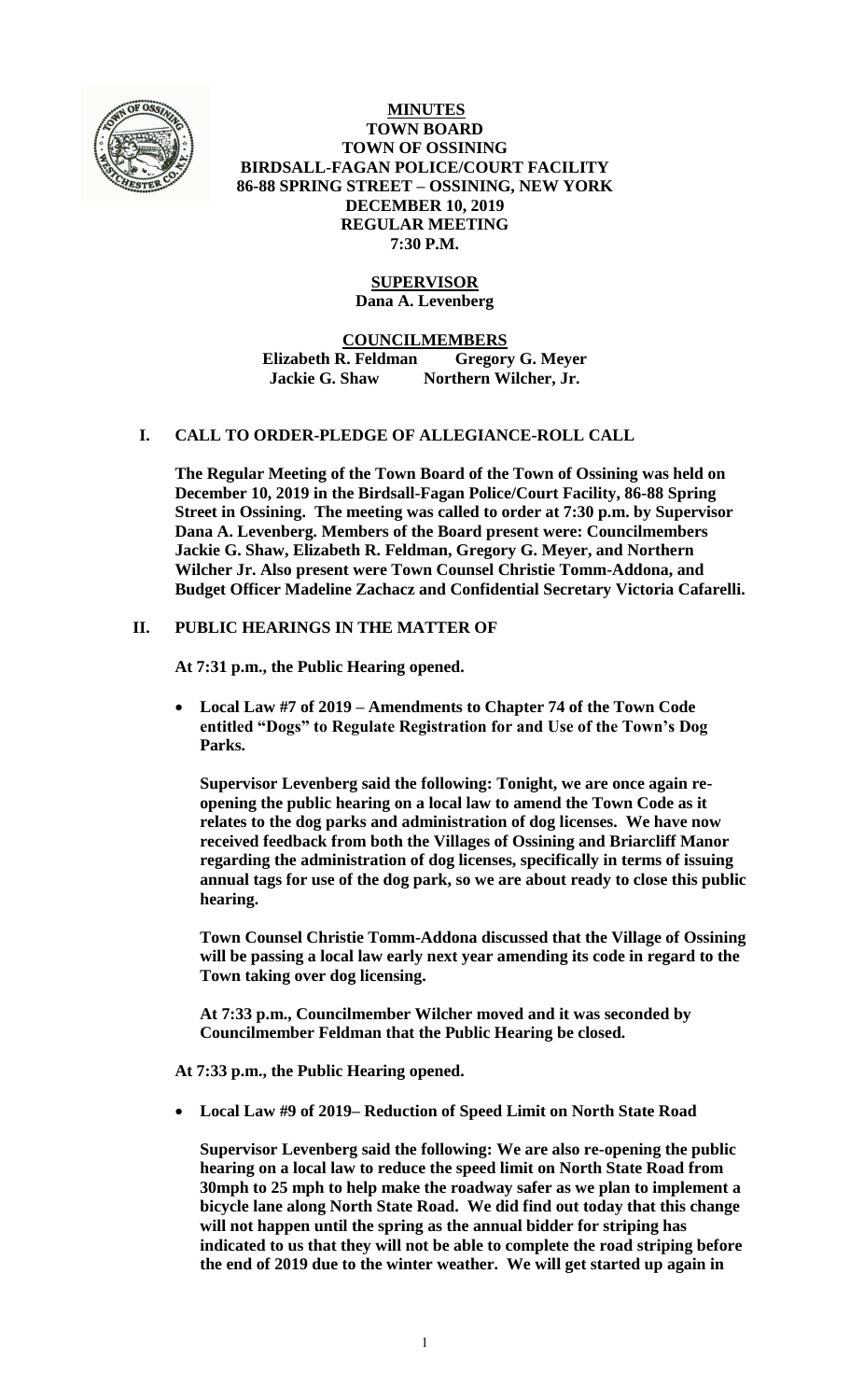**the spring, so having this speed limit change completed in advance will certainly still be necessary.**

**David Scoofield spoke as a business owner of SBS Printing, cyclist, and commuter if favor of the local law. He has seen numerous people driving very fast in the area. He is very excited about the bike path being built.** 

**At 7:38 p.m., Councilmember Wilcher moved and it was seconded by Councilmember Feldman that the Public Hearing be closed.** 

### **III. SPECIAL PRESENTATION**

**Farewell to Mary Ann Roberts, Town Clerk**

**Supervisor Levenberg said the following: Before we continue on with the rest of our meeting, we are going to stop to recognize a very special person. Honorable Mary Ann Roberts, our Town/Village Clerk, is retiring this year after 20 years in her current role and 10 years of service to the Village of Ossining as Trustee and Mayor before that. Mary Ann has lived in Ossining since she was a young girl, and has dedicated most of her adult life to serving her neighbors and making Ossining a better place to call home. Mary Ann and her late husband Fred, raised their children Kim and Sarah here, and both worked so hard in their professional and volunteer roles to serve their community. As Clerk, Mary Ann touched the lives of so many in Ossining, literally from birth to death, marriage, and everything in between including dog licenses, FOIL requests, Town and Village Board Meetings, hunting and fishing licenses, parking permits, all sorts of other licenses, and much, much more. The Clerk's office is often the face of Town and Village government and Mary Ann has done an excellent job at serving her neighbors. We are sad to see Mary Ann go, but we know she will keep busy spending time with her grandchildren and volunteering with many Ossining organizations, like IFCA and the Historical Society. We would like to invite Mary Ann up, so we can present this proclamation which names Thursday, December 12th as Mary Ann Roberts Day in the Town of Ossining. Mary Ann is certainly deserving of this honor, so I look forward to celebrating with Mary Ann, her family, and our colleagues on Thursday. Mary Ann will be in the office until December 30th, so the next time you stop by the Clerk's office, be sure to wish her well.**

#### **IV. ANNOUNCEMENTS**

**Supervisor Levenberg announced the following:**

**We received some exciting news last week, when we found out that the Town of Ossining's Credit Rating had been upgraded from Aa2 to Aa1 by Moody's Investors Service. Moody's indicated that the upgraded credit rating reflected our sizable tax base, strong resident wealth indicators, ample reserves and liquidity, as well as our low debt levels and manageable fixed costs. It was so exciting to receive this upgrade as it shows that the Town's continued efforts to employ fiscally conservative yet proactive budgeting tools are paying off. This improved rating will help reduce the burden on taxpayers when we go out to the bond market, getting the most bang for our buck when we need to finance capital projects. Thank you to our Town Comptroller Tom Warren, Deputy Comptroller Dale Ferreira, Budget Director Maddi Zachacz, all our department heads, and current and previous Town Board Members and Supervisors for all of the tough decision making and hard work that contributed to our upgraded credit rating. A job well done by all!**

**Now for a few announcements – there is a lot going on in Ossining to round out 2019!**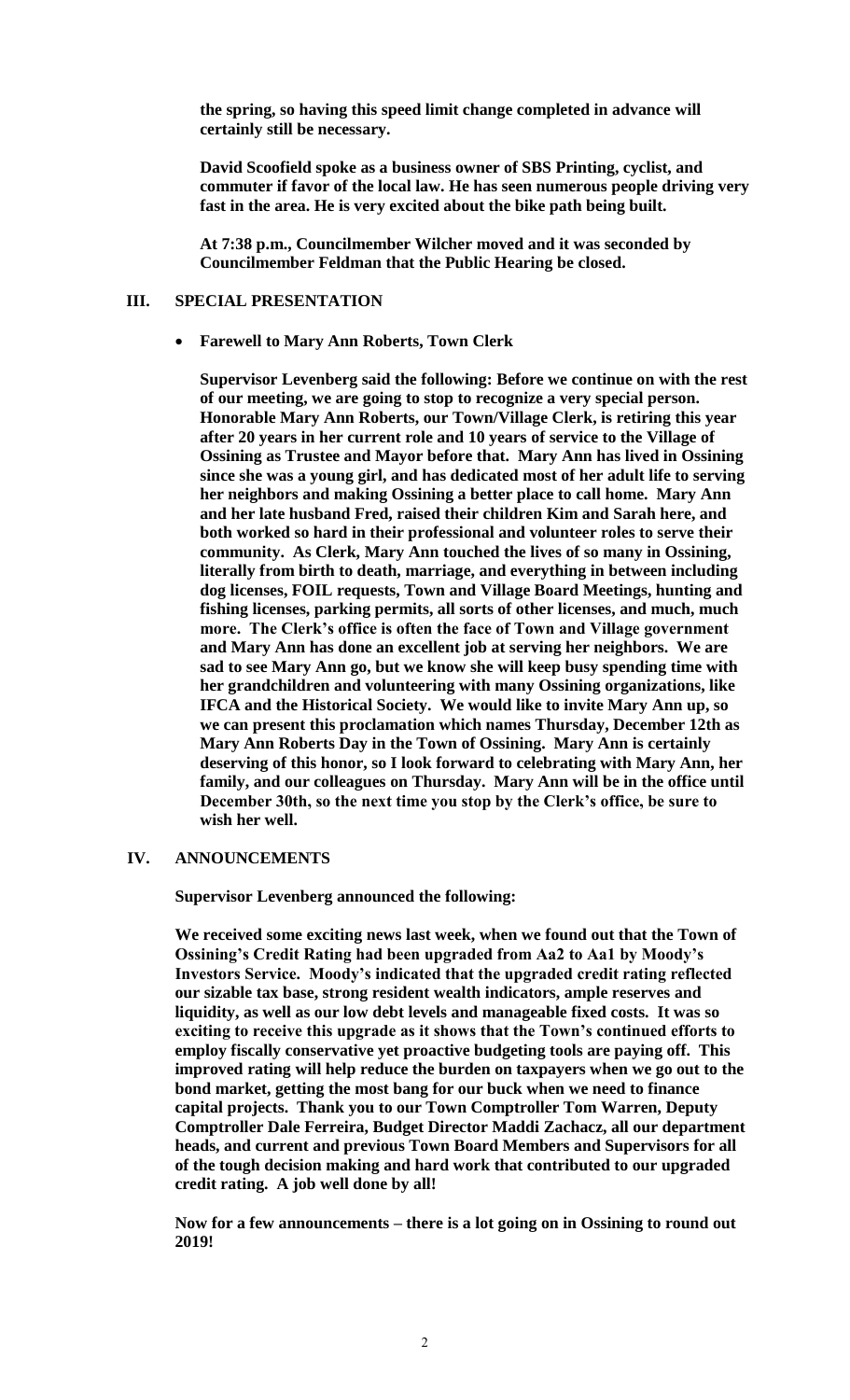**County Executive George Latimer will be holding a public hearing right here in Ossining tomorrow, Wednesday, December 11th at 4pm at Ossining Town/Village Hall. The topic of this public hearing is Shared Services. I am interested to learn more about what the County has in store to help all municipalities provide excellent services to their residents while towing the line on tax increases by collaborating more effectively.**

**Also, tomorrow, December 11th, the Ossining Lions Club and Grace Hall are hosting a Holiday Open House at Historic Grace Hall from 6-9pm. It costs \$30 to join for some amazing appetizers and there will be a cash bar. RSVP to maureenmorgan10@verizon.net.** 

**On Thursday, December 12th, the Ossining Public Library's Health and Wellness Series continues with The ABCs of Diabetes, hosted by endocrinologist Dr. Himani Chandra. The presentation starts at 1pm in the Budarz Theater. Please register in advance by calling James Trapasso at (914) 941-2416 ext. 327 or via e-mail at jtrapasso@wlsmail.org. This is sure to be a very informative presentation and they provide some healthy treats for lunch.** 

**Head back to the Budarz Theater Thursday evening at 6:30pm for this month's edition of the Ossining Documentary and Discussion Series which features a special guest moderator -- Superintendent of Schools Dr. Raymond Sanchez! The topic of the film, "Like" is social media, and its impact on our youth. The post screening Q&A also includes a panel of some other familiar faces – Dorian Burden, a teacher at AMD Middle School, Dr. Frances G. Willis, former Superintendent of the Briarcliff Manor School District and current Superintendent in Putnam Valley, and Cindie Lembo, LMSW, school social worker in the White Plains Public Schools. This is sure to be a compelling discussion about the impact social media has had on our culture and all of our lives.** 

**If you missed Santa at last Friday's tree lighting, he will be back in Ossining this weekend for Breakfast with Santa on Saturday, December 14th. Both the 10am and 11am seatings are sold out, but you can add yourself to the waitlist on the Recreation Page of the Town or Village websites.** 

**On Saturday, December 14th, Neighbors Link is offering a New Drivers Workshop from 9:30am to 11:30am. This workshop will help new drivers learn the history of drivers licenses in New York, how to start preparing for the new process for obtaining drivers licenses that begins this month, requirements for permits and drivers licenses, and much more helpful information. This workshop is free, but space is limited – please call (914) 666-3410 ext. 212 to register.** 

**On Saturday, December 14th from 5:30pm to 8:30pm, join the Gullotta House for their Goodwill Gala at OPL's Budarz Theater, celebrating the organization's fifth anniversary of serving our community. There will be light appetizers, drinks, special recognitions for Community Advisors and Board Members, as well as entertainment from the Westchester Women's Chorus. Reserve your tickets online at GullottaHouse.org -- \$15 for Gullotta House Community Advisors and Board Members, and \$20 for Community Supporters and Residents.**

**On December 16th from 2pm to 5pm plan to visit the Ossining Public Library, meet the students from the Cornell University Department of Landscape Architecture's Climate-adaptive Design studio, and learn about their semester in Ossining. Visitors can view designs for a future Ossining waterfront, as envisioned by landscape architecture graduate students, and talk to them about their ideas. The public is invited to drop in for a visit or stay for the entire event, which begins with informational presentations and continues as a salon-style gathering so that attendees can view designs and interact with students. I have had the opportunity to see the students' designs grow, so I can tell you, these**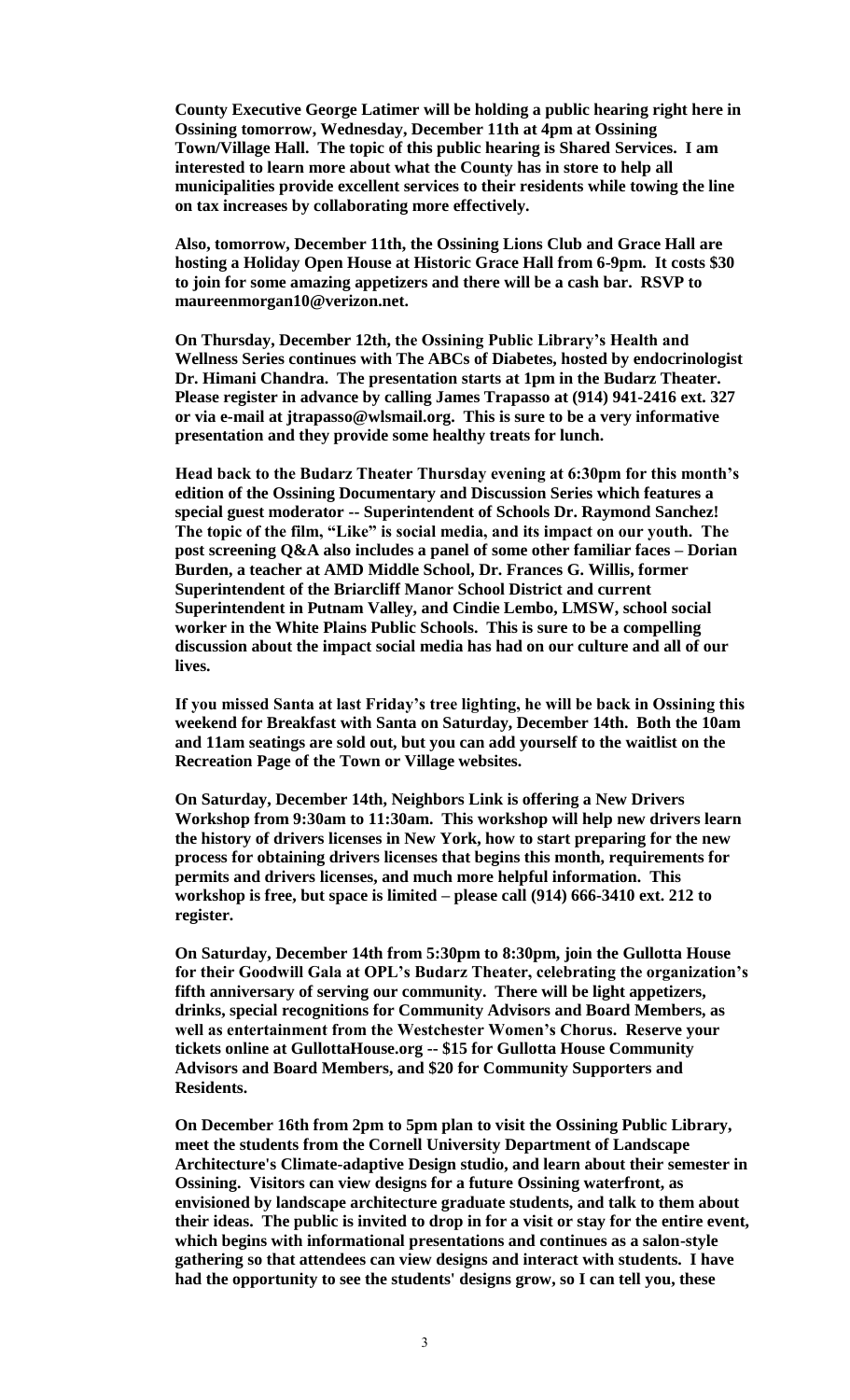**designs are amazing! I strongly encourage you to attend. If you can't make it during the timeframe, GOTV will be filming some of the students' presentations which we will share on YouTube afterwards. Refreshments will be served and registration is required on Event Brite so we get an accurate headcount. Visit the CaD website (linked on the Town's website!) or contact community coordinator Liz LoGiudice at liz.logiudice@gmail.com for more information. Hope to see you there!**

**Finally, Friday, December 20th is the deadline to throw your hat in the ring for Comprehensive Plan Steering Committee! Submit your application and current resume online at www.townofossining.com – the link to the application is right at the top of the home page – by Friday, December 20th at 4:30pm. You can also submit your application via e-mail to vcafarelli@townofossining.com as a letter of interest, addressing all of the same questions detailed on the online form. If you have any questions, please call us at (914) 762-6001 – we are happy to help. The Town Board will be holding interviews in January for these volunteer positions.** 

# **V. DEPARTMENTAL REPORTS**

**Town Clerk Mary Ann Roberts said the following:**





Good Evening Board members, Maddie, Victoria and Christi. This will be the last time that I will provide the Board with a Departmental Report. After twenty years in the position of Town Clerk I will be retiring at the end of my term which is December 31, 2019.. It has been my pleasure serving in this position and working with our many residents, several Supervisors, Department Heads and Board members. The office has been quite busy sending out renewals for dog licenses, cabaret licenses for both Town and Village as well as Village commuter parking, laundromat, amusement, refreshment, side walk café, taxi owners and taxi drivers. It has been a busy hunting and fishing season. Martha and Daniella have been great, Just a reminder the once in the while asking whether a street is in the Town or Village but they are quick learners Just a reminder that IFCA will be holding Grand-Re-Opening of the Thrift Shop on Saturday, December 14<sup>th</sup> from 1 - 3 p.m. at 138 Spring Street. Also there is a Toys for Tots donation box in the Clerk's Office until December 16th. Please donate as there is a great need this year from infants to teenagers.

The Village of Ossining is an Equal Opportunity/Affirmative Action Employer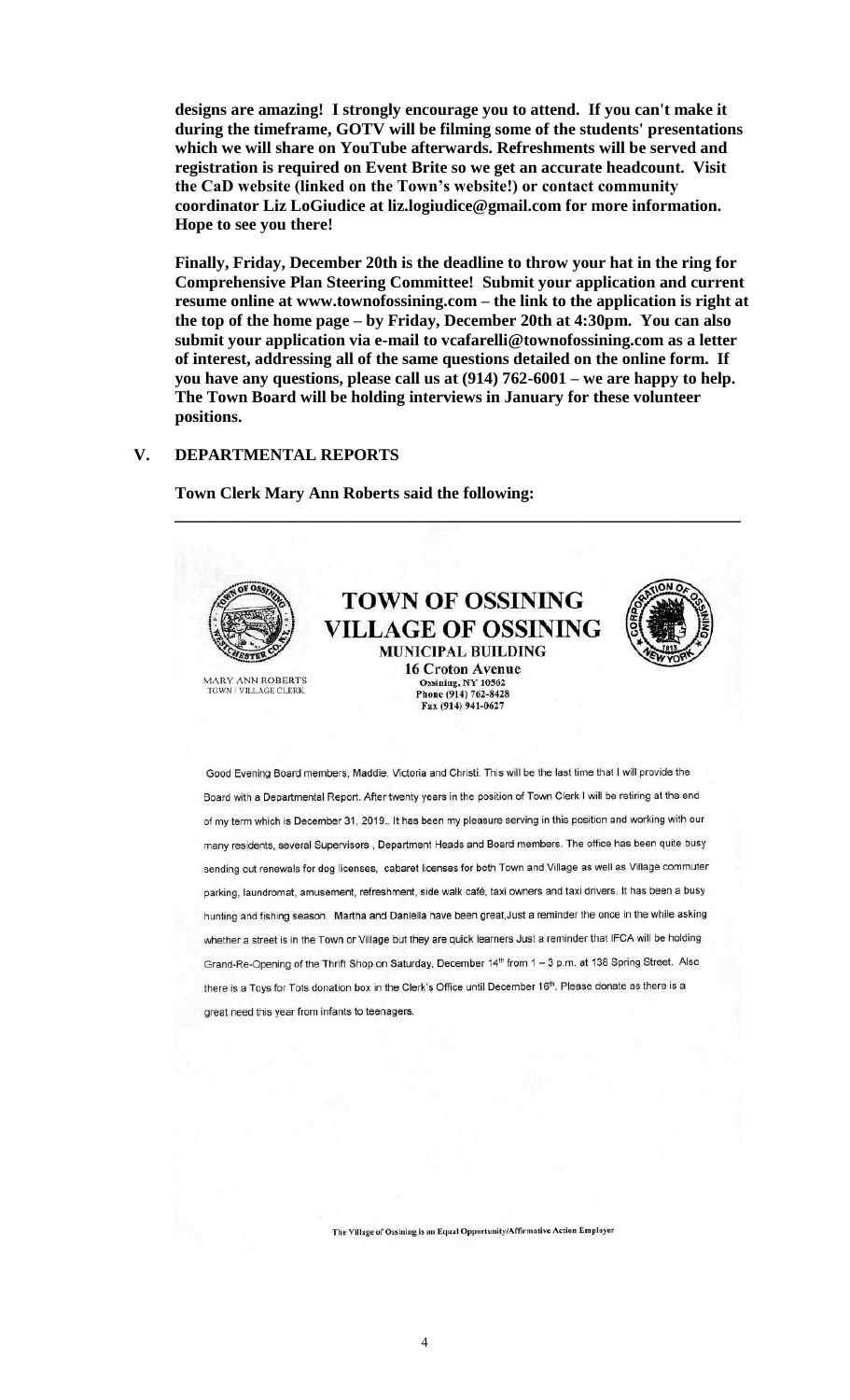**Town Assessor Fernando Gonzalez spoke about 2019 Town tax certiorari cases and how they compared to last year's cases. He provided the Town Board with an update on the recent assessment project. Every residential homeowner and business property were sent a letter asking them to please update information the Assessor's Office has on their property. The Assessor's Office will notify property owners if the value of their property changes. Property owners will be able to grieve the assessment change if they wish.** 

### **VI. LIAISON REPORTS**

**Council Member Shaw spoke about openings in the Environmental Advisory Committee.** 

# **VII. PUBLIC COMMENT ON AGENDA ITEMS**

### **VIII. BOARD RESOLUTIONS**

**A. Approval of Minutes—Regular Meeting – November 26, 2019**

**Councilmember Wilcher moved and it was seconded by Councilmember Shaw that the following resolution be approved.**

**Resolved, that the Town Board of the Town of Ossining hereby approves the November 26, 2019 minutes of the Regular Meeting as presented.**

**Motion: Carried**

# **B. Approval of Voucher Detail Report**

**Councilmember Wilcher moved and it was seconded by Councilmember Shaw that the following resolution be approved.**

**Resolved, that the Town Board of the Town of Ossining hereby approves the Voucher Detail Report dated December 10, 2019 in the amount of \$415,935.26.**

**Motion: Carried**

### **C. Budget Adjustments for Capital Projects:**

**Supervisor Levenberg said the following: Although we will not formally close the 2019 year until sometime in March, we are getting started on some cleanup now so it will be less overwhelming once we get closer! Special thanks to Deputy Comptroller Dale Ferreira for keeping us in check on our various capital projects!**

**Councilmember Shaw moved and it was seconded by Councilmember Wilcher that the following resolution be approved.**

**Resolved, that the Town Board of the Town of Ossining hereby authorizes the following budget adjustments for FY 2019:**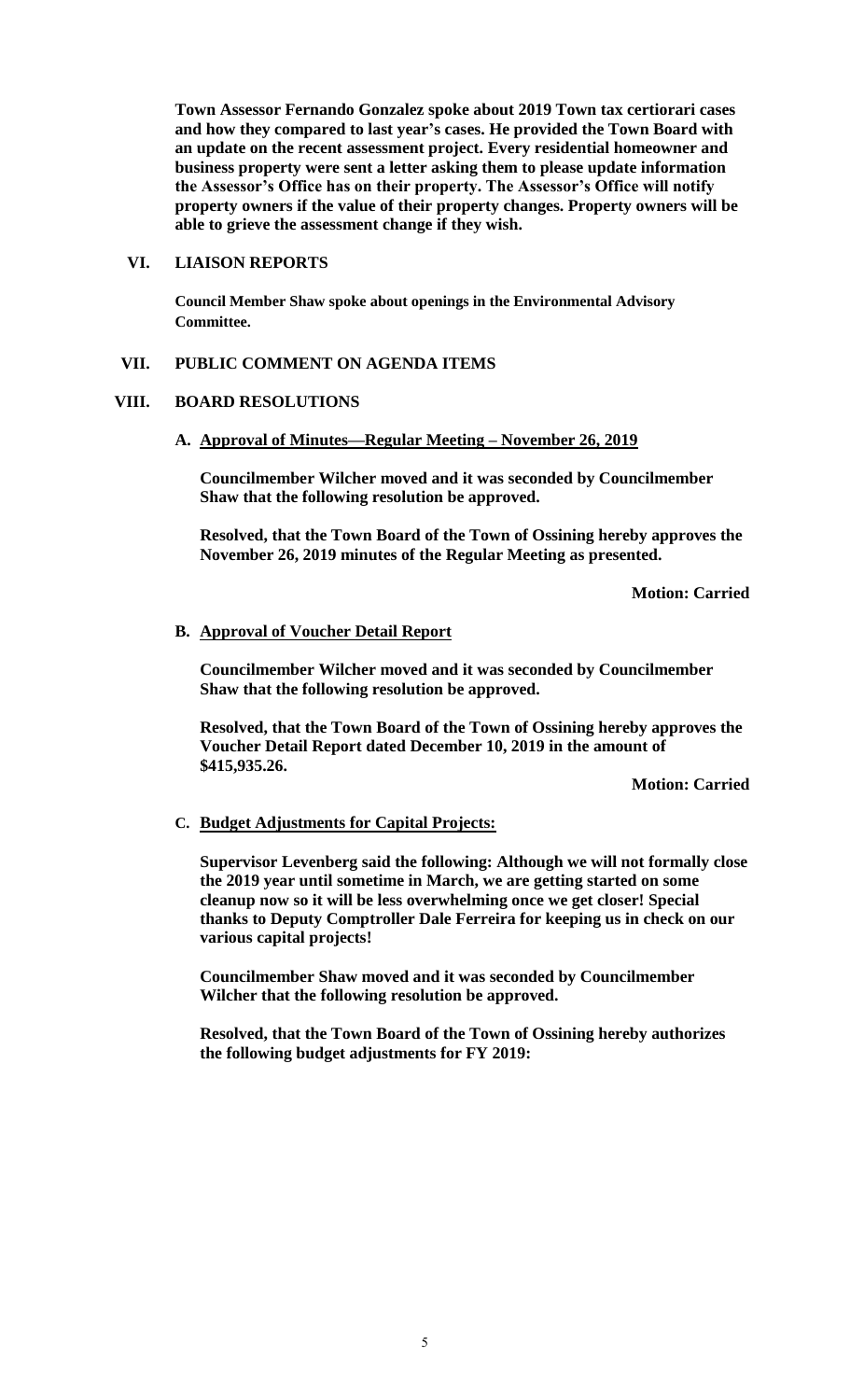| Increase:<br>Increase:<br>Increase:<br>Increase:<br>Decrease: | 3105110.43901<br>3105110.515<br>3105110.439<br>310050.503120<br>3105130.201 | \$155,360 – Road Paving - Studio Hill Paving (Expense)<br>\$ 67,000 – Capital Improvements - Quaker Bridge Wall Repair (Expense)<br>\$ 65,000 - Road Material & Maintenance - Guard Rails, Hawkes Road Striping (Expense)<br>\$222.360 – I/F Transfer In-General Fund (Revenue)<br>\$ 65,000 - Highway Machinery (Expense) |           |                    |                                                             |
|---------------------------------------------------------------|-----------------------------------------------------------------------------|----------------------------------------------------------------------------------------------------------------------------------------------------------------------------------------------------------------------------------------------------------------------------------------------------------------------------|-----------|--------------------|-------------------------------------------------------------|
|                                                               |                                                                             |                                                                                                                                                                                                                                                                                                                            | Increase: | 2009901.931        | \$222,360 – Transfer to Highway Fund (Expense)              |
|                                                               |                                                                             |                                                                                                                                                                                                                                                                                                                            | Increase: | 200060.4795        | \$222,360 – Transfer from Fund Balance (Revenue)            |
|                                                               |                                                                             |                                                                                                                                                                                                                                                                                                                            | Increase: | 3707110.200.5204   | \$179,032.06 – Ryder Park Revitalization (Paving) (Expense) |
|                                                               |                                                                             |                                                                                                                                                                                                                                                                                                                            | Increase: | 370050.503100.5204 | \$179,032.06 - IF Transfer In-General Fund (Revenue)        |
| Increase:                                                     | 3707110.200.5206                                                            | \$14,161.25 – Gerlach Park Revitalization (Expense)                                                                                                                                                                                                                                                                        |           |                    |                                                             |
| Increase:                                                     | 370050.503100.5206                                                          | \$14.161.25 – I/F Transfer In-General Fund (Revenue)                                                                                                                                                                                                                                                                       |           |                    |                                                             |
| Increase:                                                     | 1009550.905                                                                 | \$193,193.31 – Transfer to Capital Fund (Expense)                                                                                                                                                                                                                                                                          |           |                    |                                                             |
| Increase:                                                     | 100060.4795                                                                 | \$193,193.31 – Transfer from Fund Balance (Revenue)                                                                                                                                                                                                                                                                        |           |                    |                                                             |

#### **D. Approval of the 2020 Budget**

**Supervisor Levenberg said the following: The day has arrived—after several months of hard work, we are ready to adopt the 2020 Town of Ossining budget. Our Town Board and department heads continue to keep an eye on the bottom line and make requests for increased funding only when necessary, as is evidenced by the fact that the Town Board made fewer than a dozen changes to the Recommended Budget. Once again, we are staying within the tax cap, and our tax rate is actually decreasing across several Town funds. The fund from which most of your services are paid, the Town General Fund, is seeing less than a \$0.01 increase per thousand dollars of assessed value, which for the average household will mean less than \$10 for the whole of 2020. We are committed to squeezing more out of taxpayer dollars and reinvesting in our infrastructure to ensure that the "user experience" of our residents continues to be up to your standards, even as we regularly look at ways to restructure our departments to be more agile in an environment that is always changing. It is thanks to the ingenuity of our management team and department heads that this is possible, and our new and improved Moody's rating underscores the fact that our approach has been successful. Thank you again to our Deputy Comptroller Dale Ferreira, Budget Director Maddi Zachacz and all of our department heads and staff for yet another impressive budget season. Only a few months until August 2020, when we begin all over again.**

**Councilmember Wilcher moved and it was seconded by Councilmember Shaw that the following resolution be approved.**

**Resolved, that the Town Board of the Town of Ossining hereby approves the 2020 Budget for the Town of Ossining. Total appropriations for the 2020 entire Town (100) Fund are \$5,669,111. Total appropriations for the Unincorporated (200) Area Fund are \$3,872,593 and total appropriations for the Highway (310) Fund are \$2,651,835. Total appropriations for the Water and Sewer Funds are \$523,018. Total appropriations for the Fire/Light/Refuse Funds are \$1,479,000. Total appropriations for the Ambulance District are \$668,757.**

**Motion: Carried**

#### **E. Dale Cemetery Cottage Bid Opening Date Extension**

**Supervisor Levenberg said the following: A few weeks ago, we received a request from our architect to extend the bid opening date for the Dale Cemetery Cottage from yesterday, December 9th to early January. The bid specs included a time period for questions and answers, and due to the volume of questions the architect received from potential bidders, she felt it was best to extend the bid opening date to allow all bidders sufficient time to review the material. We are extending the bid opening date until January 13th, but given our plans to start construction in early spring, we do not anticipate this will set our timeline off course. Hopefully we will receive a few thoughtfully crafted bids and will be able to make a cost efficient choice for this much needed project in the New Year.**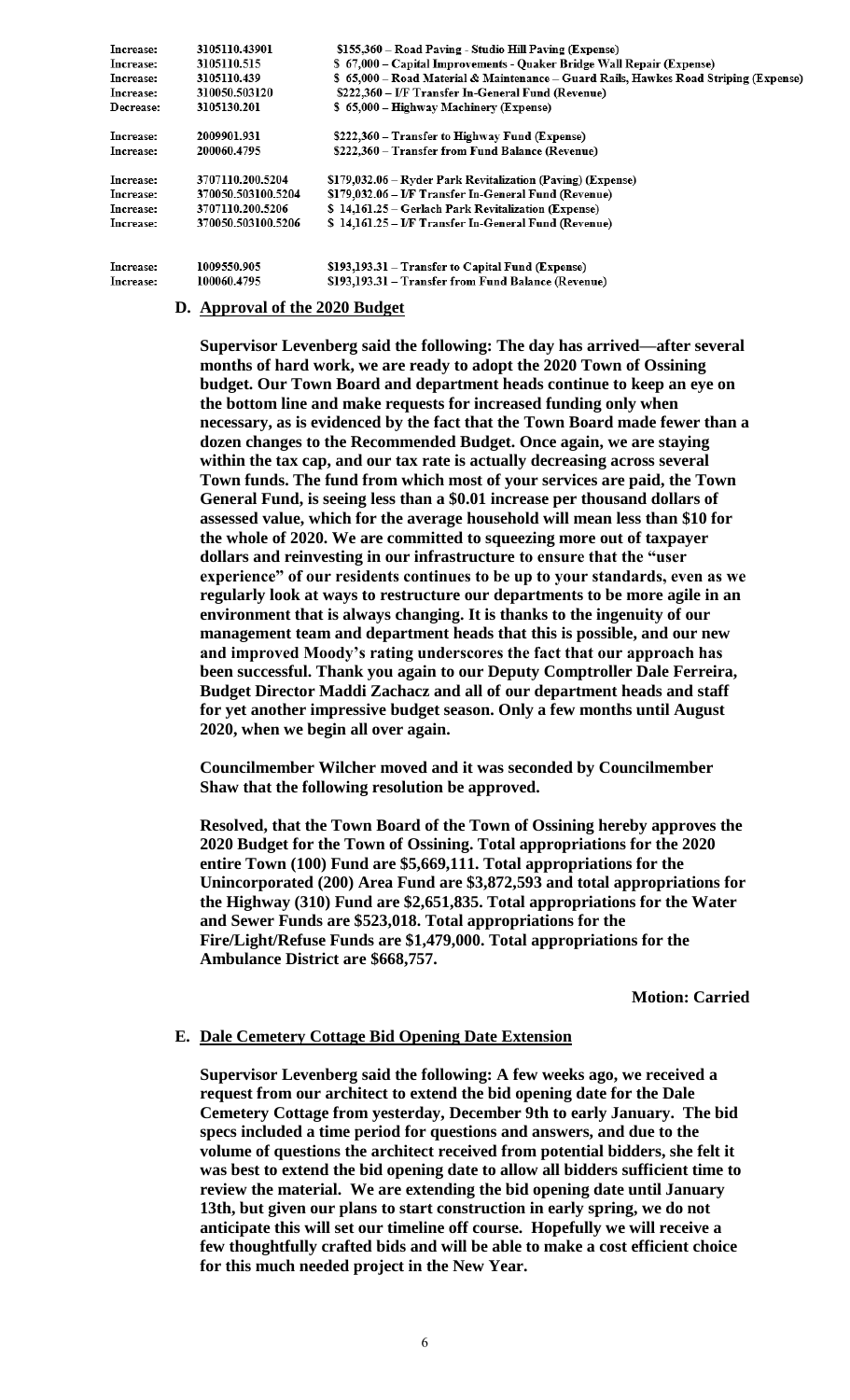**Councilmember Wilcher moved and it was seconded by Councilmember Feldman that the following resolution be approved.**

**Whereas, the Town Board approved a resolution on October 22, 2019 authorizing the Town Clerk to advertise a request for bids for the Restoration of the Superintendent's Cottage, Dale Cemetery, located at 104 Havell Street, Ossining, NY with bids to be submitted no later than 10:00AM on Monday, December 9th, 2019 to the office of the Town Clerk; and**

**Whereas, the bid specifications required a mandatory walk through and question and answer period with the town's architect on this project, Stephen Tilly, Architect, with many questions raised during the question and answer period necessitating an addendum to the bid specifications; and**

**Whereas, the Town Board wishes to provide potential eligible bidders with sufficient time to review the addendum prior to submitting bids; now therefore be it** 

**Resolved, that the Town Board of the Town of Ossining hereby extends the date for bids to be submitted to the office of the Town Clerk relating to the request for bids for the Restoration of the Superintendent's Cottage, Dale Cemetery, located at 104 Havell Street, Ossining, NY to Monday, January 13th, 2020 at 10:00AM; and be it further**

**Resolved, the Town Clerk is hereby authorized to advertise the amended request for bids with the above-referenced addendum.**

**Motion: Carried**

#### **F. Contract: Edmunds Financial Software**

**Supervisor Levenberg said the following: At long last, we are nearing the end of the conversation about replacing our financial software. We are very excited to have a more comprehensive and user friendly platform up and running hopefully by mid-2020. Thanks to our finance team for doing a great job vetting this new package.** 

**Councilmember Wilcher moved and it was seconded by Councilmember Shaw that the following resolution be approved.**

**WHEREAS, pursuant to an Intermunicipal Agreement, the Village's Finance Department also provides finance services to the Town of Ossining, and**

**WHEREAS, the Village informed the Town that it wishes to contract with Edmunds & Associates, Inc. ("Edmunds") to provide necessary software and cloud hosting services for the Village's Finance Department, and**

**WHEREAS, the cost of the Edmunds contract would be divided between the Village and the Town based upon the type of modules being provided, and**

#### **NOW THEREFORE,**

**BE IT RESOLVED, the Town Board hereby authorizes the Supervisor to enter into a contract with the Village of Ossining and Edmunds for Edmunds to provide software to the Village and the Town, which contract includes cloud hosting, conversion and maintenance services for the first year, for a total cost of \$205,580 to be paid over three years, and**

**BE IT FURTHER RESOLVED, the Town Board hereby authorizes the Supervisor to enter into a cloud hosting agreement with the Village and Edmunds for Edmunds to provide cloud hosting services in subsequent years in an amount not to exceed \$7,500 per year for the first five years, and**